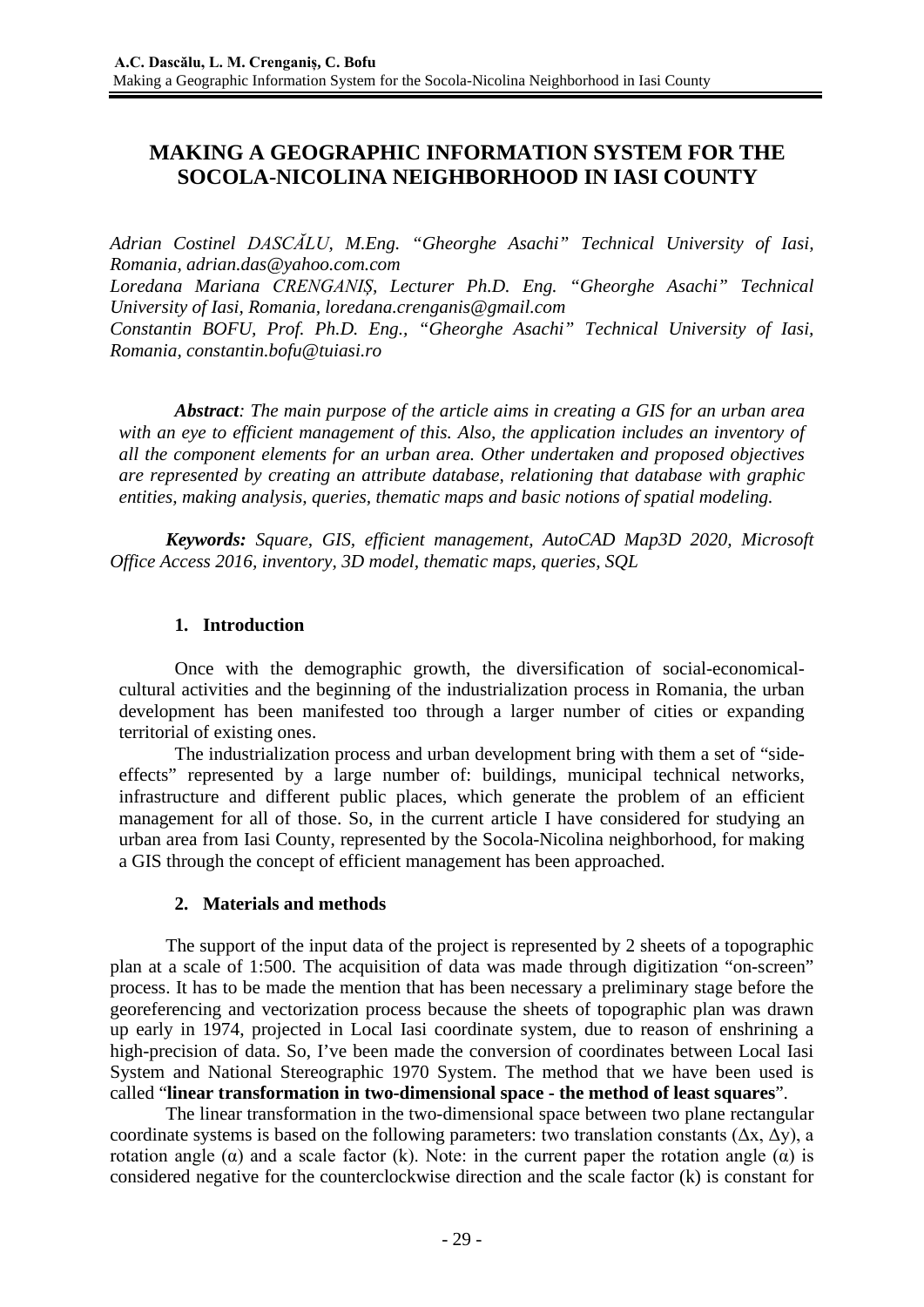both directions of the coordination axes.

$$
\begin{pmatrix} x \\ y \end{pmatrix}_2 = \begin{pmatrix} \Delta x \\ \Delta y \end{pmatrix}_{1 \to 2} + k \begin{pmatrix} \cos \alpha - \sin \alpha \\ \sin \alpha \cos \alpha \end{pmatrix} \begin{pmatrix} x \\ y \end{pmatrix}_1
$$

Where: 1 = Local Iasi Coordinate System; 2 = National Stereographic 1970 Coordinate System.

By entering the scale factor (k) into the rotation matrix and replacing the terms:

 $a=k \cos \alpha$  $b=k \sin \alpha$ 

The formula can be written as:

$$
\begin{pmatrix} x \\ y \end{pmatrix}_2 = \begin{pmatrix} \Delta x \\ \Delta y \end{pmatrix}_{1 \rightarrow 2} + \begin{pmatrix} a & -b \\ b & a \end{pmatrix} \begin{pmatrix} x \\ y \end{pmatrix}_1
$$

A minimum of two common points between the two coordinate systems is considered necessary to solve the system of 4 unknowns  $(\Delta x, \Delta y, a, b)$ , but for the application of the least squares method an additional number of common points is needed [2].

For the present paper, within the topographic plan, a number of 272 points were identified in the Local - Iasi Coordinate System, based on the intersection of the kilometer grid lines drawn up at a scale of 1: 500.

If the errors specific to the coordinates of system 1, respectively Local - Iasi, are neglected, then the system of correction equations for the coordinates of system 2, respectively National Stereographic - 1970, is written in his linearized form [2]:

Where:

$$
V = AX + L,
$$

$$
A_{2n,4} = \begin{pmatrix} x_1 & -y_1 & 1 & 0 \\ y_1 & x_1 & 0 & 1 \\ \dots & \dots & \dots & \dots \\ x_n & -y_n & 1 & 0 \\ y_n & x_n & 0 & 1 \end{pmatrix}; X_{4,1} = \begin{pmatrix} a \\ b \\ \Delta x \\ \Delta y \end{pmatrix}; L_{2n,1} = \begin{pmatrix} -x_1 \\ -y_1 \\ \dots \\ -x_n \\ -y_n \end{pmatrix}; V_{2n,1} = \begin{pmatrix} v_{x_1} \\ v_{y_1} \\ \dots \\ v_{y_n} \end{pmatrix}.
$$

Where  $\mathbf{n}$  – common points number,  $n = 6$ .

The unknown parameters result according to the functional matrix model, applying the relation:

$$
X = -(A^T A)^{-1} A^T L
$$

Next, we return to the relation stated in matrix form and rewrite it, analytically [2]:

$$
X_{i_{(2)}} = \Delta x_{1 \to 2} + a x_{i_{(1)}} - b y_{i_{(1)}}
$$
  

$$
Y_{i_{(2)}} = \Delta y_{1 \to 2} + b x_{i_{(1)}} - a y_{i_{(1)}}
$$

In this way we have got rectangular plane coordinates in **National Stereographic-1970 System**.

The next step consists in preparation of graphic information for topographic plane.

Designing a graphic database for the current topographic plane represent a very important stage, so we have treated that in a special way because, starting from idea that "every action has a purpose", the vectorization of graphic information provides input data of the project and this accuracy and precision influences the quality of the final product.

Next step, we defined the parameters of project; this process consists in setting the units of measuring (decimals, north direction) and attaching the system of projection (Stereo-1970); After that, those 2 sheets of topographic plane had been georeferenced through the inserting of raster images on working environment of AutoCAD Map3D 2020 platform and generating network grid (figure 1).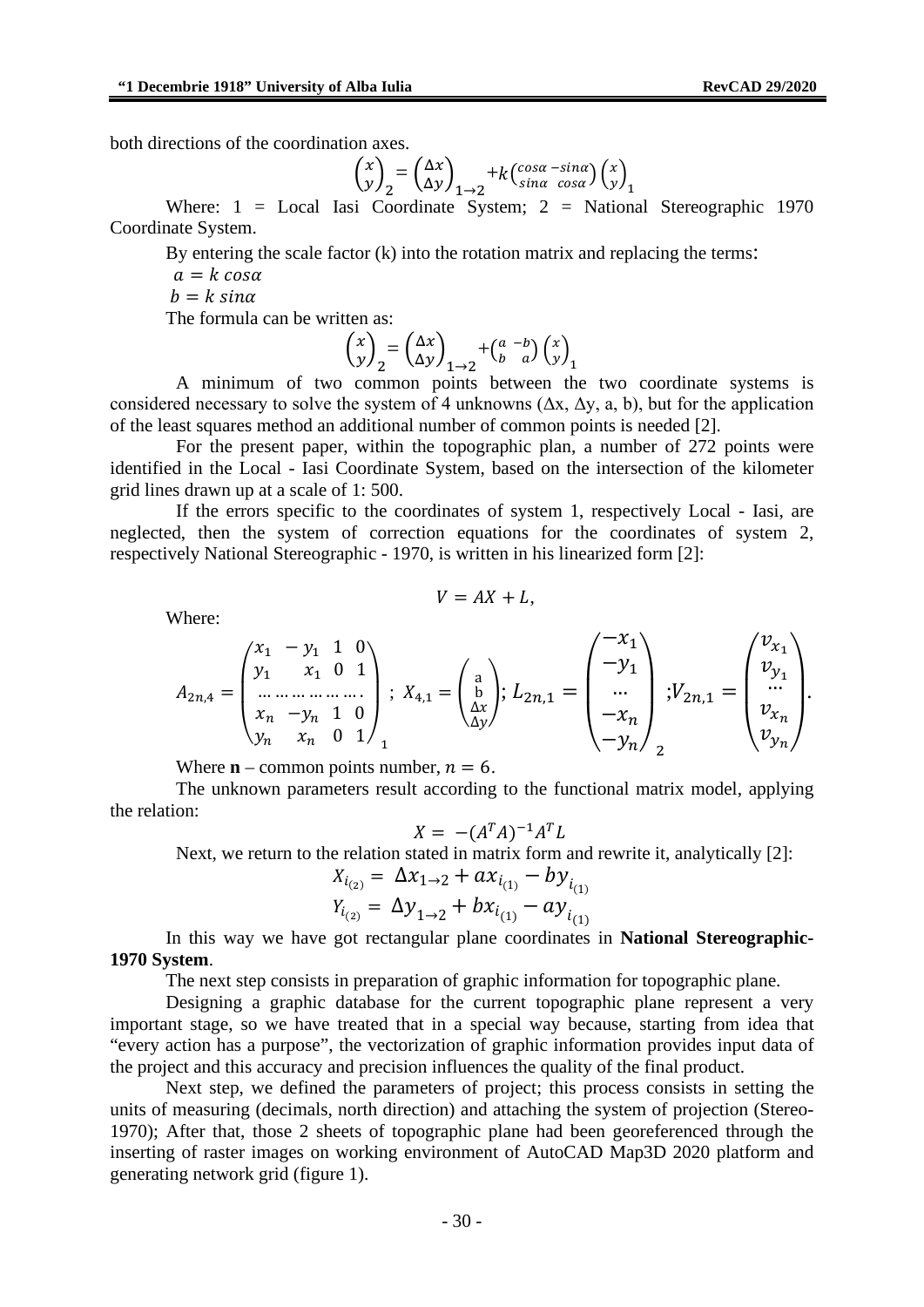

Fig. 1 – Inserting sheets of topographic plane in AutoCAD Map3D 2020

The actual georeferencing was performed by punctuating the intersection of the grid network of node 1 in the raster image, respectively the punctuation at the intersection of the grid network 1 'of the vector data (similar procedure was performed for all 272 points intersections of the grid lines).



Fig. 2 – The georeferencing of the first sheet of topographic plane and viewing the results

Once that both images were brought to their spatial position, we were able to move on to the data acquisition stage, namely digitization "on-screen". For that, we organized the graphical information on working layers related to the horizontal and vertical elements found in the plans, we set the digitization environment, finally obtaining the project data in vector format.

During the digitization process, a series of errors occur, such as: line intersections, overlapping lines, elements of very short length, non-closing of polygonal contours, etc. In order to eliminate the errors that occur on the graphical data vectorized during the digitization process and to create topologies, we proceed to access the editing and cleaning functions provided by the AutoCAD Map3D 2020 work platform.

A previous stage of creating the topologies of the current design is the stage of assigning the labels to the polygonal contours, respectively to the punctual elements.

The main purpose is to provide a key to link graphic information with textual information from an external database.

In order to solve this problem, we conventionally established a series of notations for each class and we placed them inside the polygonal contour of the respective class (example in figure 3).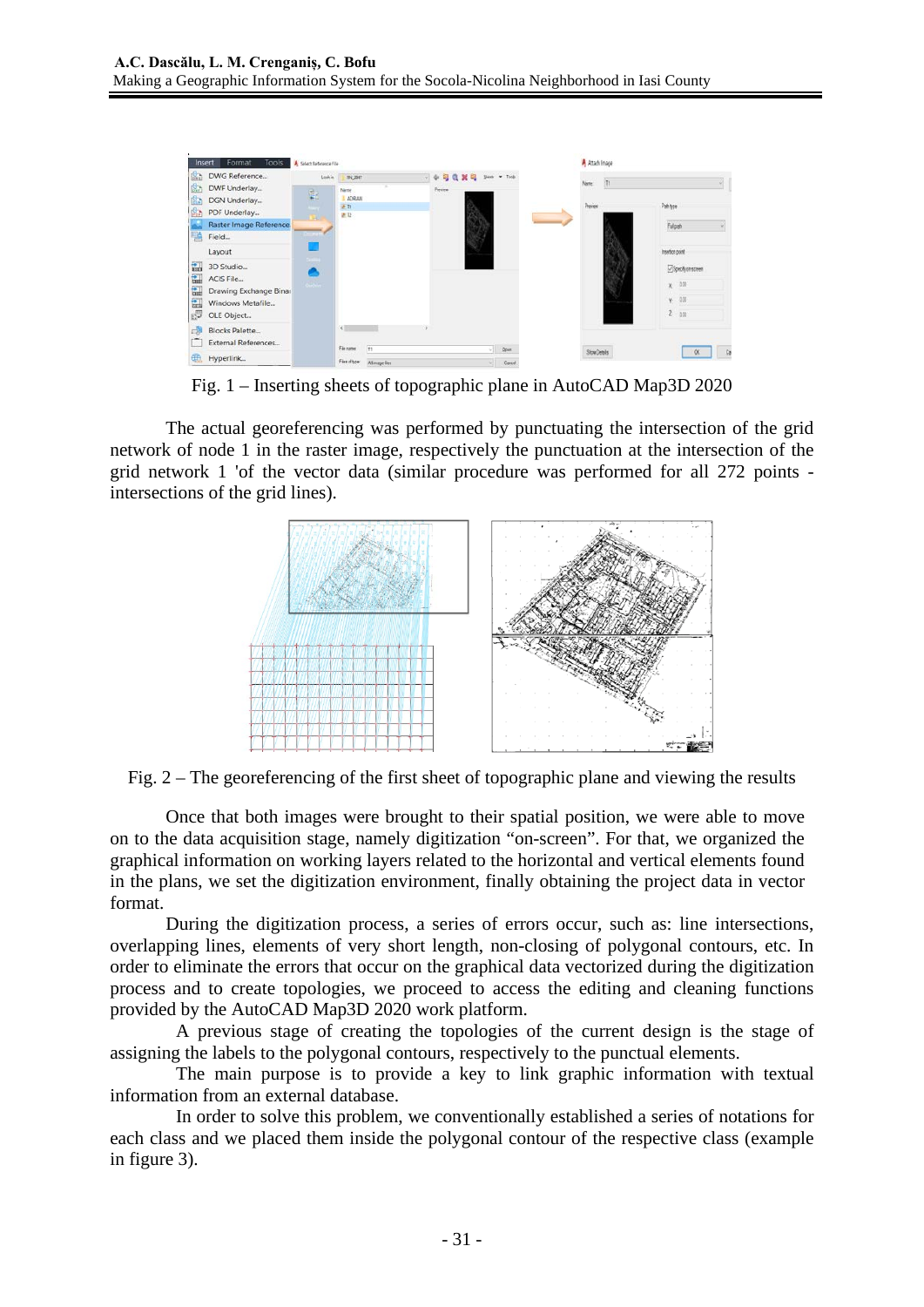

Fig. 3 - Example of a label assigned to a polygonal outline

For the punctual elements, we created block with attributes (according to the Atlas of Conventional Signs - 1978 Edition). Thus, we made blocks with the attributes: for water heaters "Capa1, Capa2, Capan", for sewers "Ccn1, Ccn2, ..., Ccnn", for gas fireplaces "Cgaz1, Cgaz2, ..., Cgazn", for telephone booths, Ctel1, Ctel2, ..., Cteln", for district heating "Ctermo1, Ctermo2, Ctermon", for electric lighting poles, S1, S2, Sn", for floor lamps "L1, L2, ..., Ln", for "H1, H2, Hn" for hydrants and "Vapa1, Vapa2, Vapan" for water valves" (Figure 4).

$$
\text{A}^{\text{Capal}} \quad \text{C}^{\text{Cen1}} \quad \text{G}^{\text{Cgaz1}} \quad \text{D}^{\text{Ctel1}} \quad \text{D}^{\text{Ctermol}} \quad \text{H1} \quad \text{Napal}
$$

Fig. 4 - Example of a label assigned to point entities

Next, another stage approached was the creation of topologies. For this paper, we created all three types of topologies, by accessing the specialized functions available on the AutoCAD Map3D 2020 work platform. Thus, a number of 10 node topologies were created for point-type graphic primitives, for lines - a number of 7 network topologies and for polygon type primitives (closed contours), a single polygonal topology.

In the next step, we proceeded to design the attribute databases, which are related to the previously vectorized graphical information. We created 2 databases, as follows: designing the internal Object Data database in the working environment of the AutoCAD Map3D 2020 platform and designing the external database in the working environment of the Microsoft Office Access 2016 platform.

For the internal database we designed a number of 6 tables, which were loaded with attribute data (example in figure 5).



Fig. 5 - Example of a table for one of the 6 technical-municipal networks

To design the external database in the working environment of the Microsoft Office Access 2016 platform, we went through the following steps: designing tables and structuring data on tables, relating the tables, creating forms and loading data into tables. Thus, in the external database "Socola\_Nicolina\_2047" were designed a number of 32 tables, which contain information specific to the urban area delimited in the neighborhood Socola – Nicolina, Cantemir, Iasi (example in figure 6).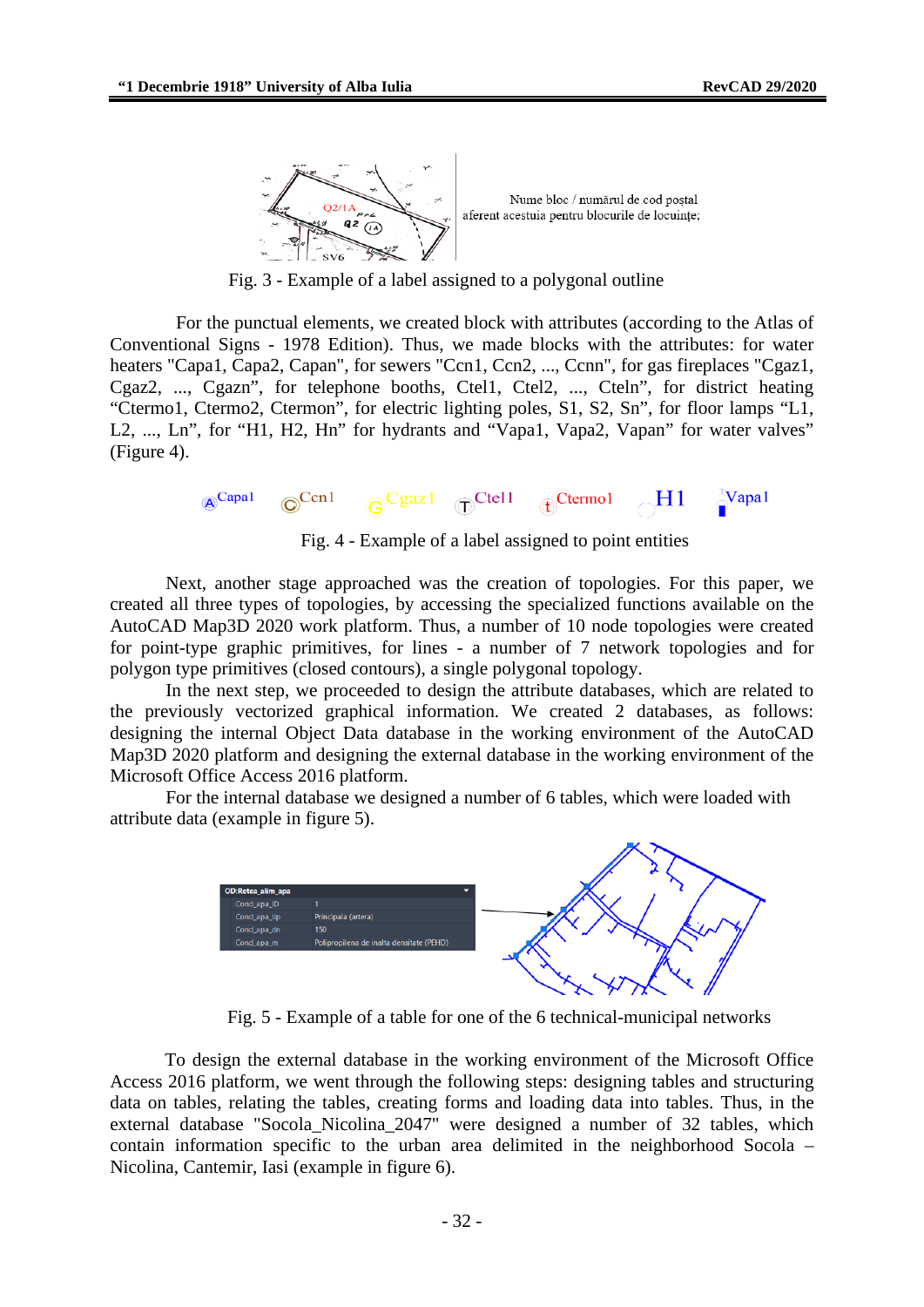| 軍<br>Hidrant |                     |                   |                                                                                     |  |  |  |  |
|--------------|---------------------|-------------------|-------------------------------------------------------------------------------------|--|--|--|--|
|              | <b>Field Name</b>   | Data Type         | <b>Description (Option</b>                                                          |  |  |  |  |
|              | Hidrant ID          | AutoNumber        | Numărul de identificare corespondent fiecărui hidrant.                              |  |  |  |  |
|              | Hidrant m           | <b>Long Text</b>  | Materialul din care corpul hidrantului este confectionat.                           |  |  |  |  |
|              | Hidrant d<br>Number |                   | Diametrul nominal al capacității de evacuare apă cu care hidrantul în cauză este pr |  |  |  |  |
|              | Hidrant_sup/subt    | <b>Short Text</b> | Specificarea amplasamentului hidrantului (dacă acesta este situat la suprafată sau  |  |  |  |  |
|              | Hidrant cod         | <b>Short Text</b> | Etichetă folosită pentru relationarea bazei de date alfa-numerice cu cea grafică.   |  |  |  |  |
|              | Hidrant cond apa id | Number            | Câmpul de legătură pentru identificarea conductei de apă la care hidrantul este rac |  |  |  |  |

Fig. 6 - Example of a table designed for the hydrant class

In the context of ensuring the interoperability of the data loaded into the tables, they must meet a relational condition. The type of relationship used for the current paper is one to many, so, a record in table no. 1 (example: countries) corresponds to many entries in table no. 2 (example: counties), thus defining the relationship from one to many (example: a country has many counties) [4]. To load the data without errors or overwriting in the database tables, we defined a form for each table (figure 7).

|                                    | <b>Acoperis</b><br>用 |  |                              |                                  |  |
|------------------------------------|----------------------|--|------------------------------|----------------------------------|--|
|                                    |                      |  | Acoperis ID . Acoperis coc . | Acoperis descr<br>$\blacksquare$ |  |
| 围<br>Acoperis                      | $+$                  |  | 1 TC                         | Terasa circulabila               |  |
| ۰                                  | $\overline{+}$       |  | $2$ TN                       | Terasa necirculabila             |  |
| Acoperis ID:<br>я                  | $\overline{+}$       |  | 3 TCER                       | Tigle ceramice                   |  |
| Acoperis cod:<br>TC                | $+$                  |  | 4 TBET                       | Tigle din beton                  |  |
| Acoperis descr: Terasa circulabila | $+$                  |  | 5 ADZ                        | Placi din ardezie                |  |
|                                    | $+$                  |  | 6 1                          | Tabla                            |  |
|                                    | $+$                  |  | 7 PB                         | Panouri bituminoase              |  |
|                                    | $\overline{+}$       |  | 8L                           | Lemn                             |  |

Fig. 7 - Example of form and data for the roof class

In the external database, a series of queries can be made with through some help tools, called reports. Reports provide a way to view, format, and summarize information uploaded in tables in the Access environment database [4]. In other words, a report is a tool in the database through which certain details in a database are highlighted and provided, depending on the needs established. For example, for the current application, a report can solve questions such as: "What is the number of green spaces in the Socola - Nicolina neighborhood?", "How many buildings are built in the Socola - Nicolina neighborhood?", "Which is the number of undergrounds, but above-ground hydrants in the Socola - Nicolina neighborhood?"

For example, we executed a number of 3 reports from which data on green spaces could be identified: no. green spaces  $= 214$ , where 177 with decorative role and 37 with recreational role; Statistical data on constructions, a no. of 97 constructions, where 63 are residential constructions, 10 annexes, 8 administrative and socio-cultural, and the rest of 16 industrial and urban constructions. Also, data on hydrants were identified, so there was a no. of 24 hydrants, where for one the positioning was not specified, 2 are with positioning in the underground, and the remaining 21 are positioned above ground.

Before proceeding with the operation of the created GIS application, the connection between the graphic entities of the project and the attribute data related to them must be ensured. This is done by attaching the external database to the AutoCAD Map3D 2020 work platform, defining the specific links (labels and attributes exemplified in the previous points), respectively the actual generation of the defined links.

Once this criterion is met, the data from the labels are also transferred to the polygonal contour of buildings, roads, green spaces and other polygonal elements. In addition to creating a geographical information system, we also approached 3D elements of the studied area, thus offering the possibility to view in the screen-space the entire studied area, which leads to more intelligent and efficient decisions.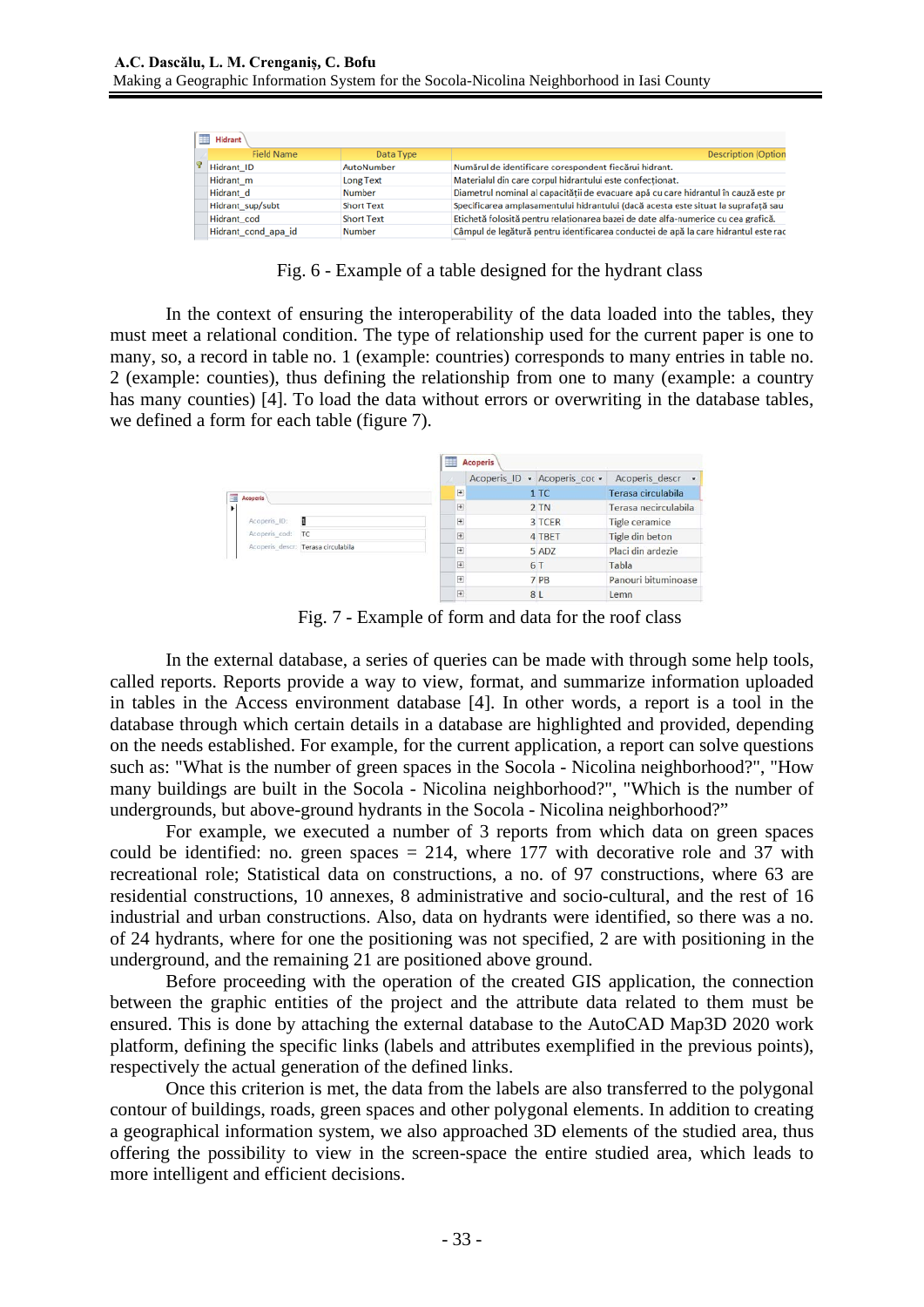In order to make the 3D model for the study area, Socola-Nicolina, Iasi, we proceeded, after vectorizing the point elements, to define the elevation of the points raised on the topographic plan at a scale of 1: 500 (where the elevation of the land was shown on the raster image);

Due to the fact that in the urban space we work with shapes and dimensions as accurate and well delimited (curbs, squares, level differences of a few centimeters), we tried to render a 3D model of the terrain with the best possible accuracy. This procedure took place in two stages: in a first stage, we thickened the "network" of dimensioned points already existing following the vectorization and allocation of dimensions, by linear interpolation on long alignments as possible (streets, sidewalks, decorative squares of spaces green) based on some end points, and in the second stage, we gave up the elevation points 0, respectively the elevation of the floor at the construction level to eliminate the possibility of anomalies in 3D model. We also moved a characteristic set of points from horizontal (2D) positioning to spatial (3D) positioning. The characteristic set of points refers to the points located on the roadside, on the border of green spaces and sidewalks.

Adapting the control set points to the practical situation for our case, will have the following shape: for the road edges, we specified the height of the respective curb at a height of  $\pm$  10 cm, and for sidewalks and green spaces, height =  $\pm$  5 cm.

Finally, a 3D model of the terrain for the study area resulted - the Socola-Nicolina neighborhood, which we distinguished with the help of the Z-scale factor in order to highlight the minimum and maximum elevations (figure 8).



Fig. 8 - Visualization of 3D model for Socola-Nicolina urban space

Spatial modeling can continue through the actual modeling of the characteristic elements of the urban environment. For 2 of them (buildings and a pipe segment from the water supply network) we considered the realization of an example (figure 9 a, b).



Fig. 9-a – The extruding of buildings Fig. 9-b- The modeling a segment of the



water supply network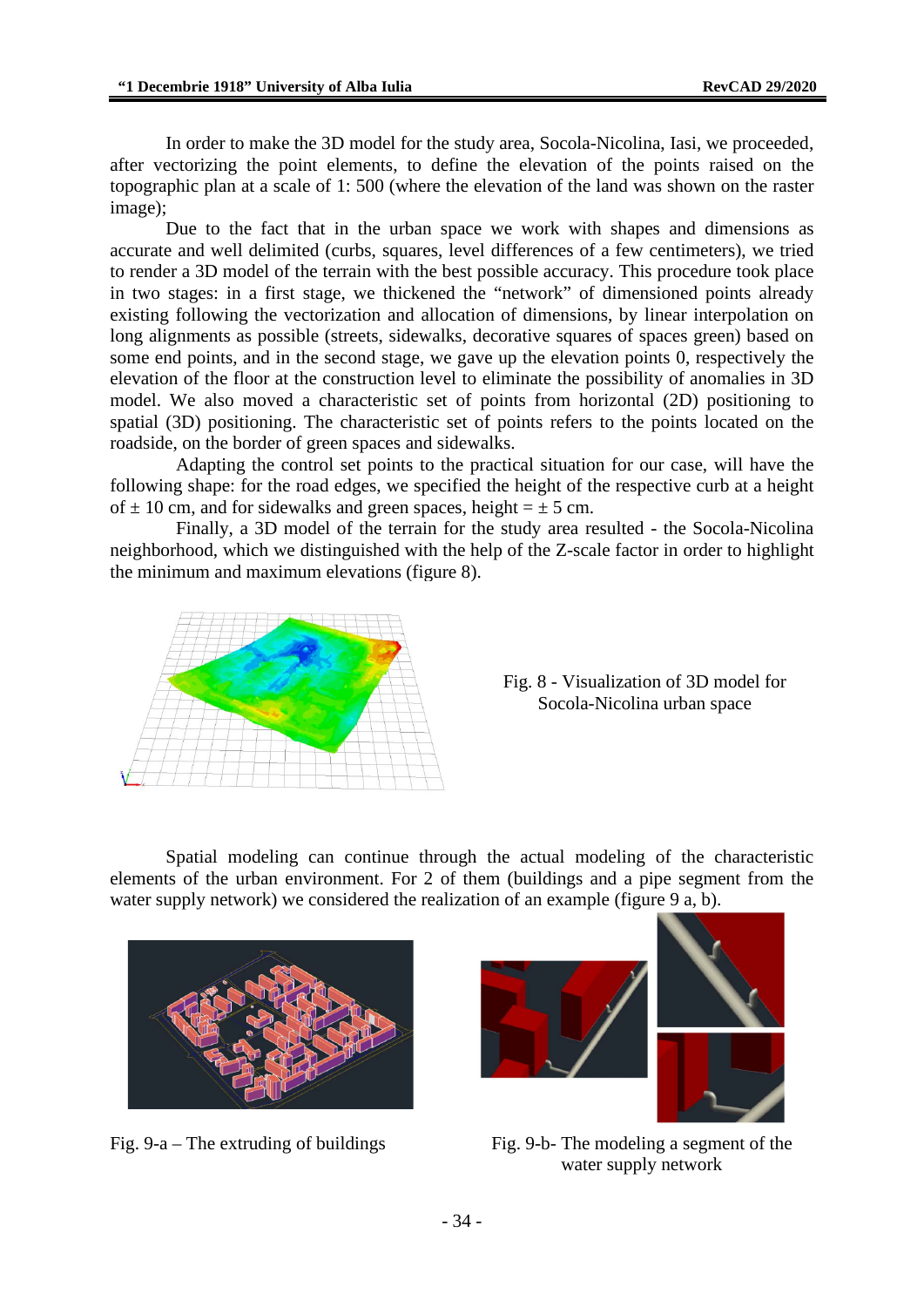## **3. Results**

Finally, the geographical information system related to the Socola-Nicolina neighborhood in Iasi, Iasi County can be exploited. The operating stage of a GIS application involves visualization, analysis and query functions through thematic maps are obtained. Therefore, the current application was exploited by 3 methods: specific queries (by location, by properties or by SQL type), thematic maps and inventories;

Queries are mechanisms for selecting, according to a series of pre-established criteria, graphic and alpha-numeric data in order to find and display them (figure 10 a, b, c, d) [4]







Fig. 10-c - All sidewalks and alleys belonging to Nicolina Road



Fig. 10-b - All green spaces in the Socola-Nicolina neighborhood



Fig. 10-d - All buildings and the water supply network, respectively the sewerage network in the Socola-Nicolina neighborhood

Thematic maps are characteristics of mapped objects and provide information on data found in a given territory [4].

A thematic map is represented by characteristic colors according to each class of objects, contains a legend in which is explained the explanation of the colors used and is executed on several criteria (figure 11 a, b)



Fig. 11 - Thematic map by surface intervals Fig. 11-b - Thematic map by the